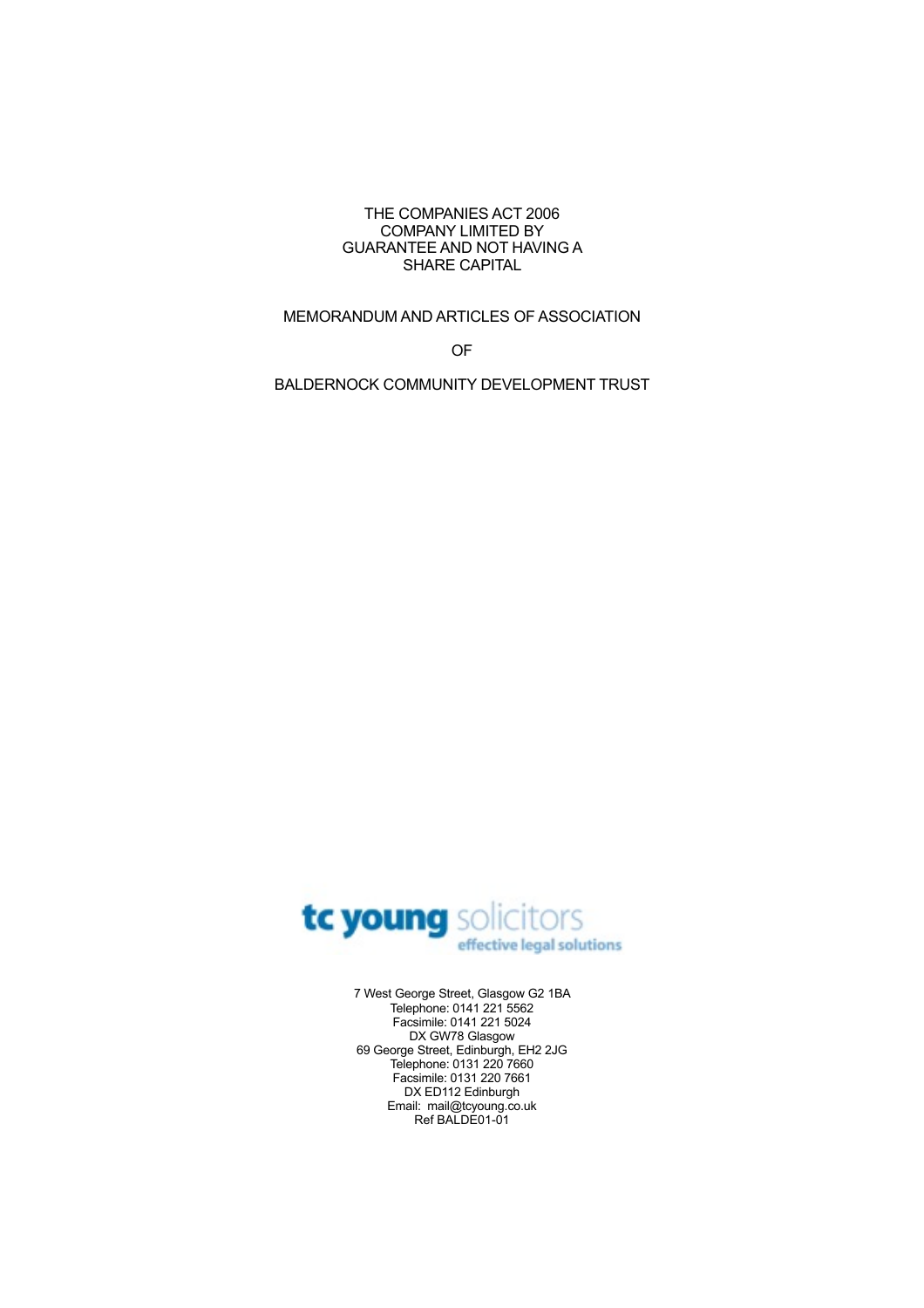# COMPANY LIMITED BY GUARANTEE AND NOT HAVING A SHARE CAPITAL

 $\overline{a}$ 

 $\overline{a}$ 

 $\overline{a}$ 

# MEMORANDUM OF ASSOCIATION

**OF** *Contract of Contract of Contract of Contract of Contract of Contract of Contract of Contract of Contract of Contract of Contract of Contract of Contract of Contract of Contract of Contract of Contract of Contract of* 

BALDERNOCK COMMUNITY DEVELOPMENT TRUST ("the Company")

Each subscriber to this memorandum of association wishes to form a company under the Companies Act 2006 and agrees to become a member of the company.

Name of each Subscriber **Authentication of each Subscriber** Authentication of each Subscriber

[insert name]

………………………………………….. ………………………………………………

…………………………………………...

Date

 $\overline{a}$ 

 $\overline{a}$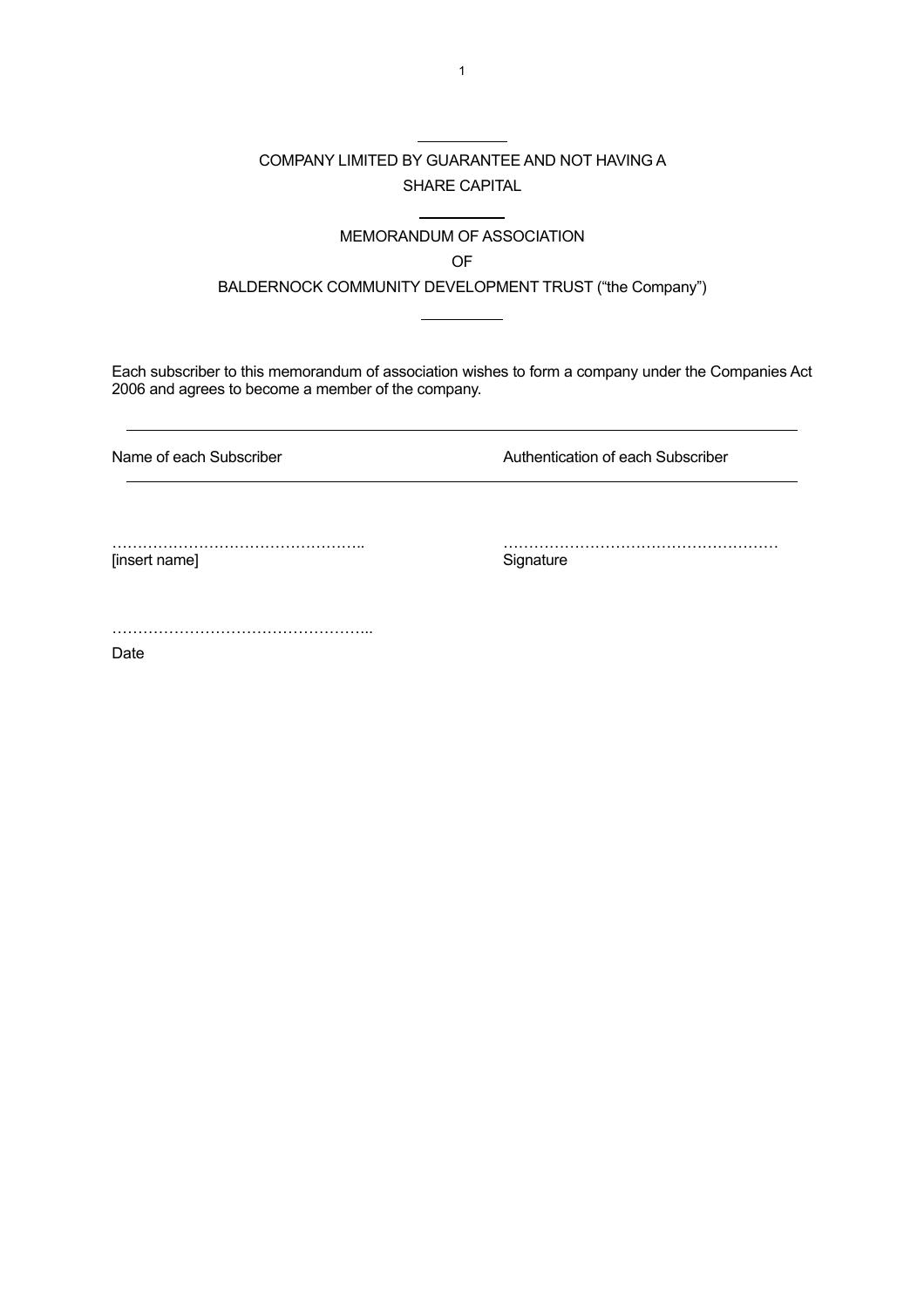## THE COMPANIES ACT 2006

 $\overline{a}$ 

 $\overline{a}$ 

# COMPANY LIMITED BY GUARANTEE AND NOT HAVING A SHARE CAPITAL

# ARTICLES OF ASSOCIATION

#### **OF OP**

# BALDERNOCK COMMUNITY DEVELOPMENT TRUST ("the Company")

| <b>CONTENTS</b>                                  |                                                                                                                                                      |                  |
|--------------------------------------------------|------------------------------------------------------------------------------------------------------------------------------------------------------|------------------|
| <b>GENERAL</b>                                   | constitution of the Company,<br>defined terms, objects, powers,<br>restrictions on use of assets,<br>limit on liability, general structure           | articles 1-13    |
| <b>MEMBERS</b>                                   | qualifications, application, articles 14-33<br>subscription, register,<br>withdrawal, expulsion,<br>termination/transfer                             |                  |
| <b>GENERAL MEETINGS</b><br>(meetings of members) | general, notice, special/ordinary<br>resolutions, procedure                                                                                          | articles 34-59   |
| <b>DIRECTORS</b>                                 | maximum number, eligibility,<br>election/ retiral/ re-election,<br>termination of office, register,<br>office bearers, powers, personal<br>interests | articles 60-85   |
| DIRECTORS'<br><b>MEETINGS</b>                    | procedure, conduct of Directors                                                                                                                      | articles 86-98   |
| <b>ADMINISTRATION</b>                            | committees, operation of bank<br>accounts, secretary, minutes,<br>accounting records and annual<br>accounts, notices                                 | articles 99-113  |
| <b>MISCELLANEOUS</b>                             | winding-up, indemnity                                                                                                                                | articles 114-118 |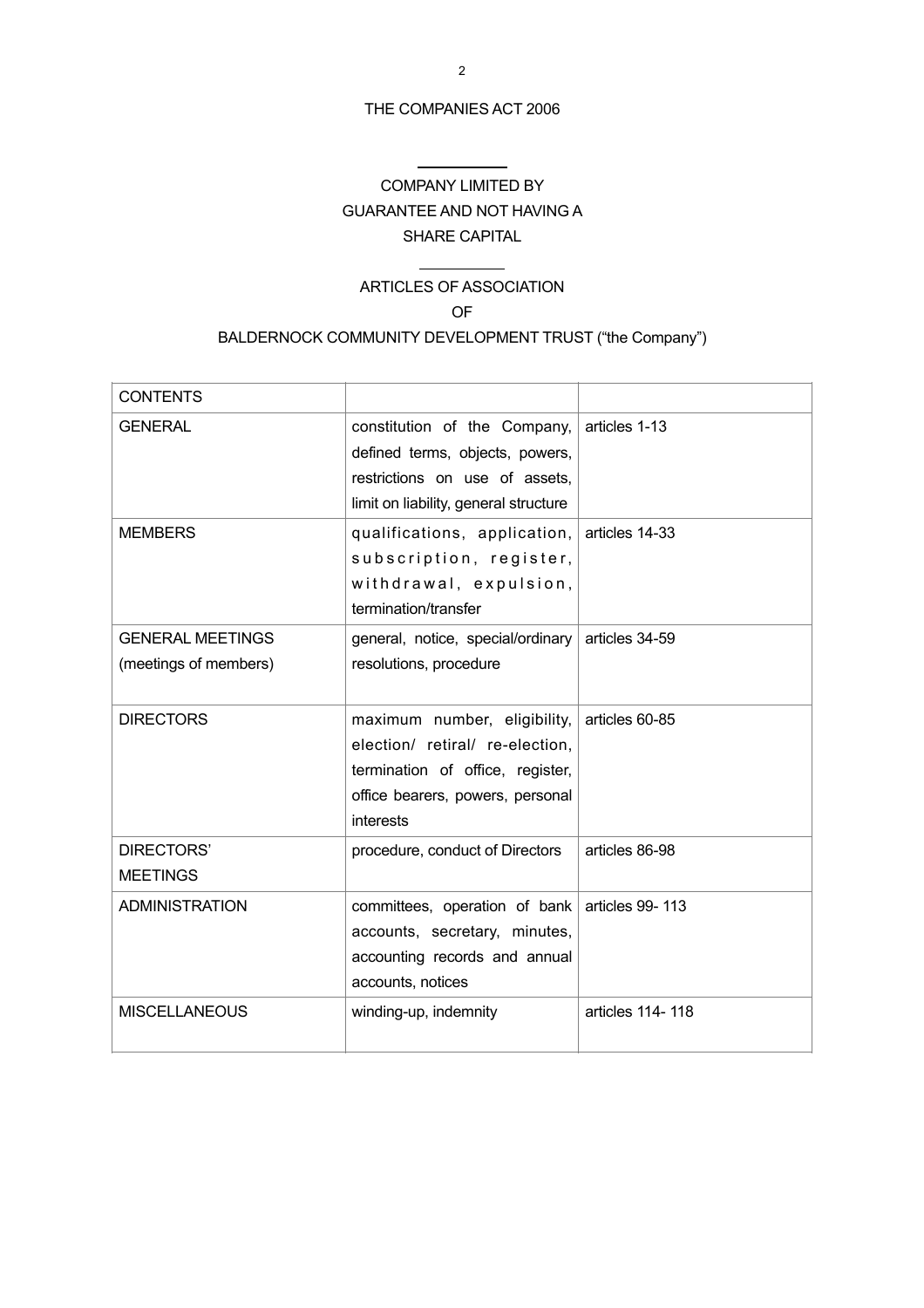# **Constitution of Company**

- 1. The model articles of association as prescribed in Schedule 2 to The Companies (Model Articles) Regulations 2008 are excluded in respect of this Company.
- 1.2 The registered office of the Company is situated in Scotland.

# **Defined terms**

- 2 In these articles of association, unless the context requires otherwise:
	- (a) "Act" means the Companies Act 2006;
	- (b) "Charity" means a body on the Scottish Charity Register which is also regarded as a Charity in relation to the application of the Taxes Acts;
	- (c) "Charitable Purpose" means a charitable purpose under section 7 of the Charities and Trustee Investment (Scotland) Act 2005 which is also regarded as a charitable purpose in relation to the application of the Taxes Acts;
	- (d) "Community" means the Community area described in Article 4;
	- (e) "Community Body" shall mean a Community Body within the meaning of section 34 of the Land Reform (Scotland) Act 2003;
	- (f) "Director(s)" means the Director(s) for the time being of the Company;
	- (g) "Electronic Form" has the meaning given in section 1168 of the Act;
	- (h) "OSCR" means the Office of the Scottish Charity Regulator;
	- (i) "Property" means any property, heritable or moveable, real or personal, wherever situated;
	- (j) "Scottish Charity" means a "Scottish Charity" within the meaning of section 13 of the Charities and Trustee Investment (Scotland) Act 2005;
	- (k) "Subsidiary" has the meaning given in section 1159 of the Act;
	- (l) "Sustainable Development" means development which meets the needs of the present without compromising the ability of future generations to meet their own needs.
- 1. Any reference to a provision of any legislation (including any statutory Instrument) shall include any statutory modification or re-enactment of that provision in force from time to time.
- 2. Words importing the singular number only shall include the plural number and vice versa; and words importing the masculine gender only shall include the feminine gender.

# **Objects**

- 4 The Company has been formed to benefit the Community of Baldernock which comprises the postcode units G62 6EX, G62 6EW, G62 6EJ, G62 6HB, G62 6HD, G62 6EL, G62 6HE, G62 6HA, G62 6EZ, G62 6EY, G62 6ER, G62 6ES, G62 6EU, G62 6ET, G62 8LB, G62 8LE, G64 4AH, G64 4AS, G64 4AT, G64 4AQ, G64 4AG, G64 4AE, G64 4AW, G64 4AX, G64 4AF, G64 4AL, G64 4AJ, G64 4AN, G64 4AF, G64 4AB, G64 4DR, G64 4DN, G64 4DW, G64 4DP, G64 4DS (hereinafter referred to as "the Community") with the following objects to be exercised following the principles of Sustainable Development (where sustainable development means development which meets the needs of the present without compromising the ability of future generations to meet their own needs), namely:-
	- 4.1 To provide, or assist in providing, recreational facilities, and/or organising recreational activities within the Community which will be available to members of the Community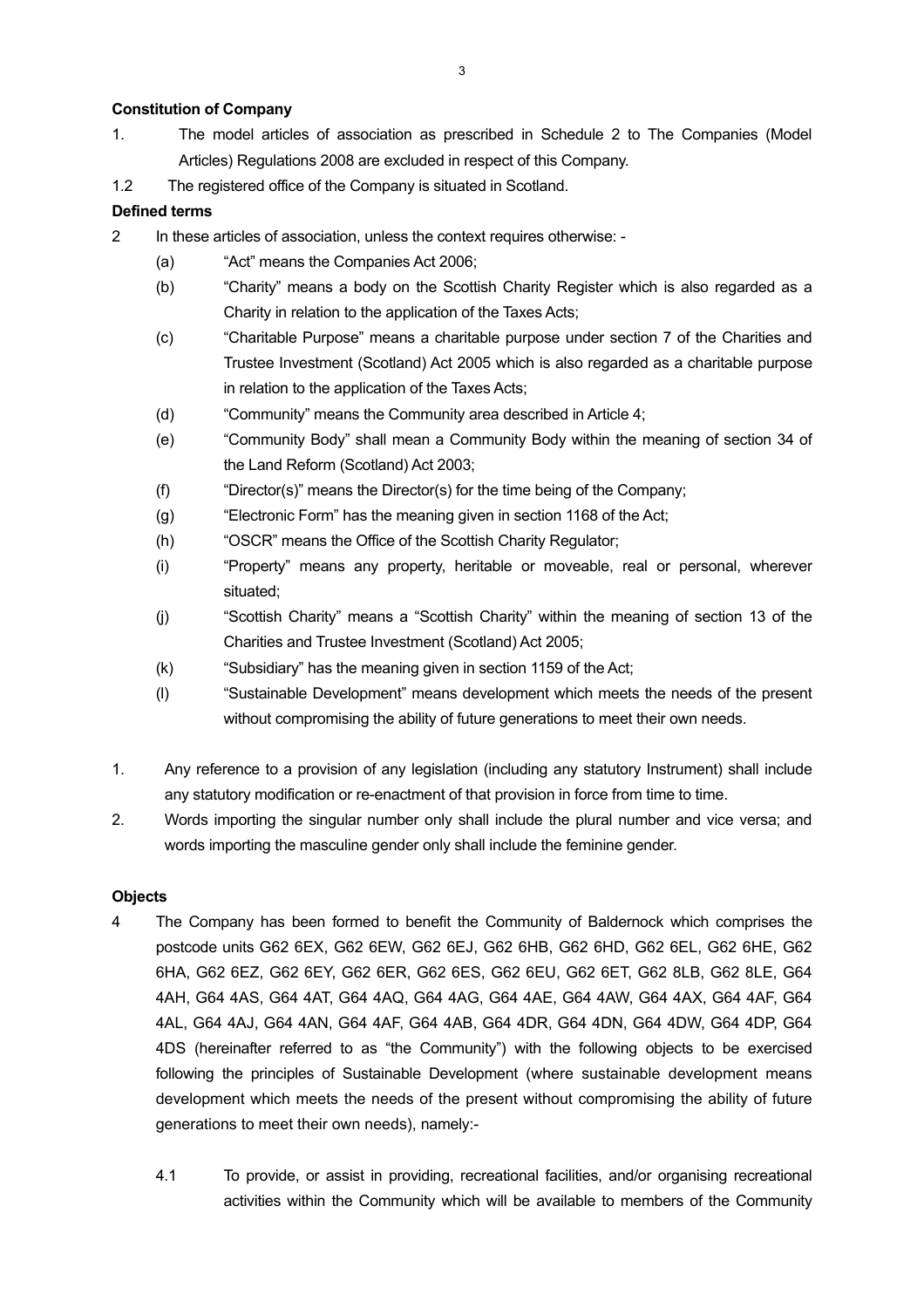and the public in general with the object of improving the conditions of life for the persons for whom the facilities or activities are primarily intended.

- 4.2 To advance education about the Community and its environment, culture, heritage and/ or history.
- 4.3 To advance protection or improvement of the Community through the preservation and conservation of the natural environment, the maintenance, improvement or provision of environmental amenities for the Community, the provision of other environmental and regeneration projects and/or the preservation and conservation of buildings or sites of architectural, historic or other importance to the Community
- 4.4 To promote for the public benefit rural regeneration within the Community by all or any of the following means:-
	- (a) the relief of poverty in such ways as may be thought fit;
		- (b) the relief of unemployment in such ways as may be thought fit;
		- (c) the creation of training and employment opportunities;
		- (d) the maintenance, improvement or provision of public amenities;

and

- (e) the promotion of health and wellbeing within the Community.
- 5 The Company's objects are restricted to those set out in article 4 (but subject to article 6).
- 6 The Company may (subject to first obtaining the consent of OSCR) add to, remove or alter the statement of the Company's objects in article 4; on any occasion when it does so, it must give notice to the registrar of companies and the amendment will not be effective until that notice is registered on the register of companies.

# **Powers**

- 7 In pursuance of the objects listed in article 4 (but not otherwise), the Company shall have the following powers:
	- (a) To manage Community land and associated assets for the benefit of the Community and the public in general as an important part of the protection and Sustainable Development of Scotland's natural environment.
	- (b) To establish, maintain, develop and/or operate a centre or centres providing facilities for childcare, healthy living initiatives, educational and cultural activities, training activities, leisure pursuits and accommodation and which may include refreshment facilities in furtherance of the objects of the Company.
	- (c) To advise In relation to, prepare, organise, conduct and/or support training courses, educational and training events and activities of all kinds.
	- (d) To design, prepare, publish and/or distribute information packs, leaflets, books, newsletters, magazines, posters and other publications, audio visual recordings, multimedia products and display materials, and to create and maintain a website or websites.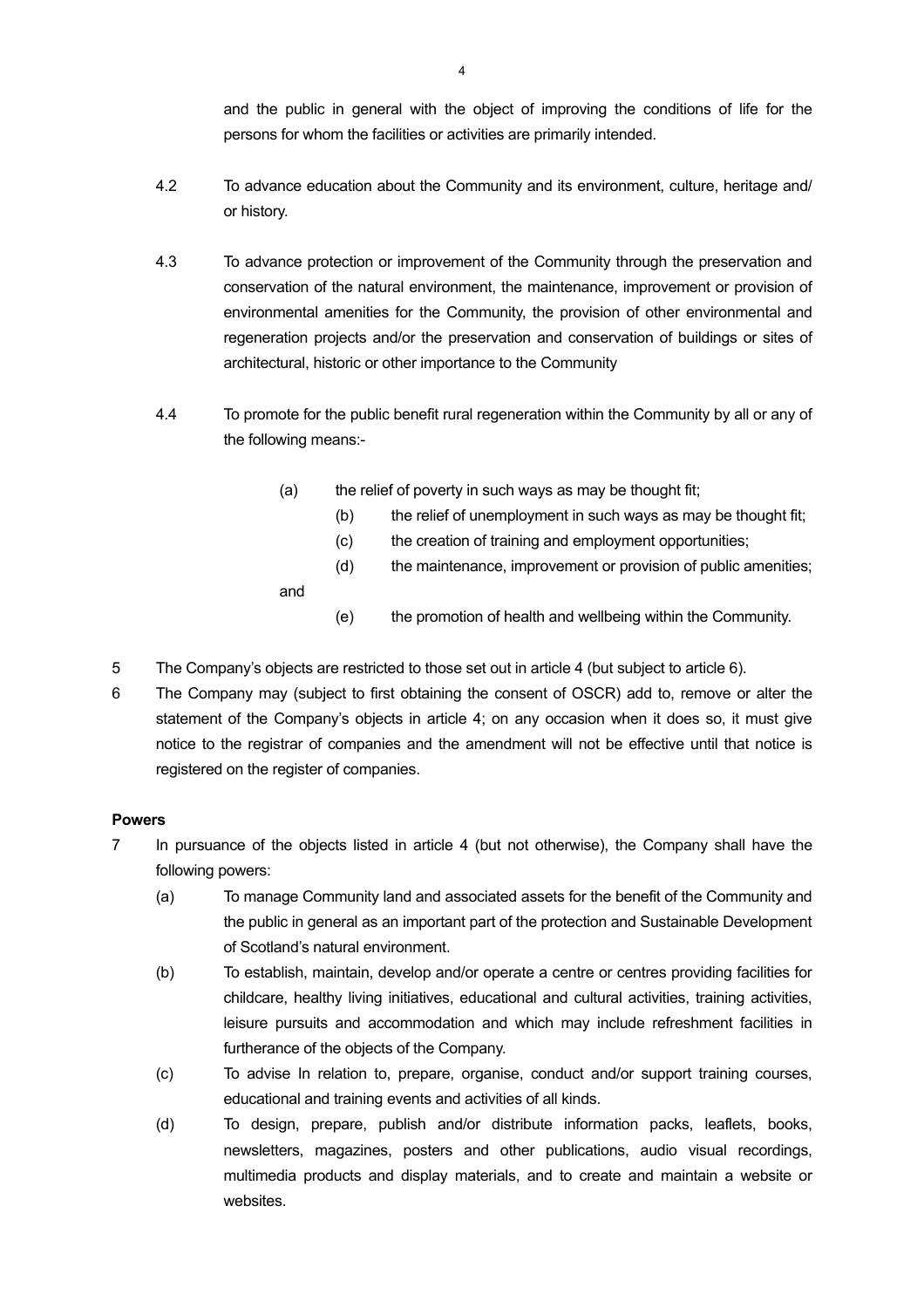- (e) To promote, operate, co-ordinate, monitor, and/or support other projects and programmes (which may include workspace projects) which further the objects of the Company.
- (f) To provide information, advisory, support and/or consultancy services which further the objects of the Company.
- (g) To liaise with local authorities, central government authorities and agencies, Charities/ Community benefit bodies and others, all with a view to furthering the objects of the Company.
- (h) To register any interest in land and to exercise the right to buy under the provisions of Part 2 of the Land Reform (Scotland) Act 2003 including any statutory amendment or re-enactment thereof for the time being in force.
- (i) To carry on any other activities which further any of the above objects.
- (j) To promote companies whose activities may further one or more of the above objects, or may generate income to support the activities of the Company, acquire and hold shares in such companies and carry out, in relation to any such Company which is a Subsidiary of the Company, all such functions as may be associated with a holding Company.
- (k) To acquire and take over the whole or any part of the undertaking and liabilities of any body holding Property or rights which are suitable for the Company's activities.
- (I) To purchase, take on lease, hire, or otherwise acquire, any Property or rights which are suitable for the Company's activities.
- (m) To Improve, manage, develop, or otherwise deal with, all or any part of the Property and rights of the Company.
- (n) To sell, let, hire out, license, or otherwise dispose of, all or any part of the Property and rights of the Company.
- (o) To lend money and give credit (with or without security) and to grant guarantees and issue indemnities.
- (p) To borrow money, and to give security in support of any such borrowings by the Company, in support of any obligations undertaken by the Company or in support of any guarantee issued by the Company.
- (q) To employ such staff as are considered appropriate for the proper conduct of the Company's activities, and to make reasonable provision for the payment of pension and/ or other benefits for members of staff, ex-members of staff and their dependants.
- (r) To engage such consultants and advisers as are considered appropriate from time to time.
- (s) To effect insurance of all kinds (which may include officers' liability insurance).
- (t) To invest any funds which are not immediately required for the Company's activities In such investments as may be considered appropriate (and to dispose of, and vary, such investments).
- (u) To establish and/or support any other Charity, and to make grants and donations for any Charitable Purpose falling within the Company's objects.
- (v) To take such steps as may be deemed appropriate for the purpose of raising funds for the Company's activities.
- (w) To accept grants, donations and legacies of all kinds (and to accept any reasonable conditions attaching to them).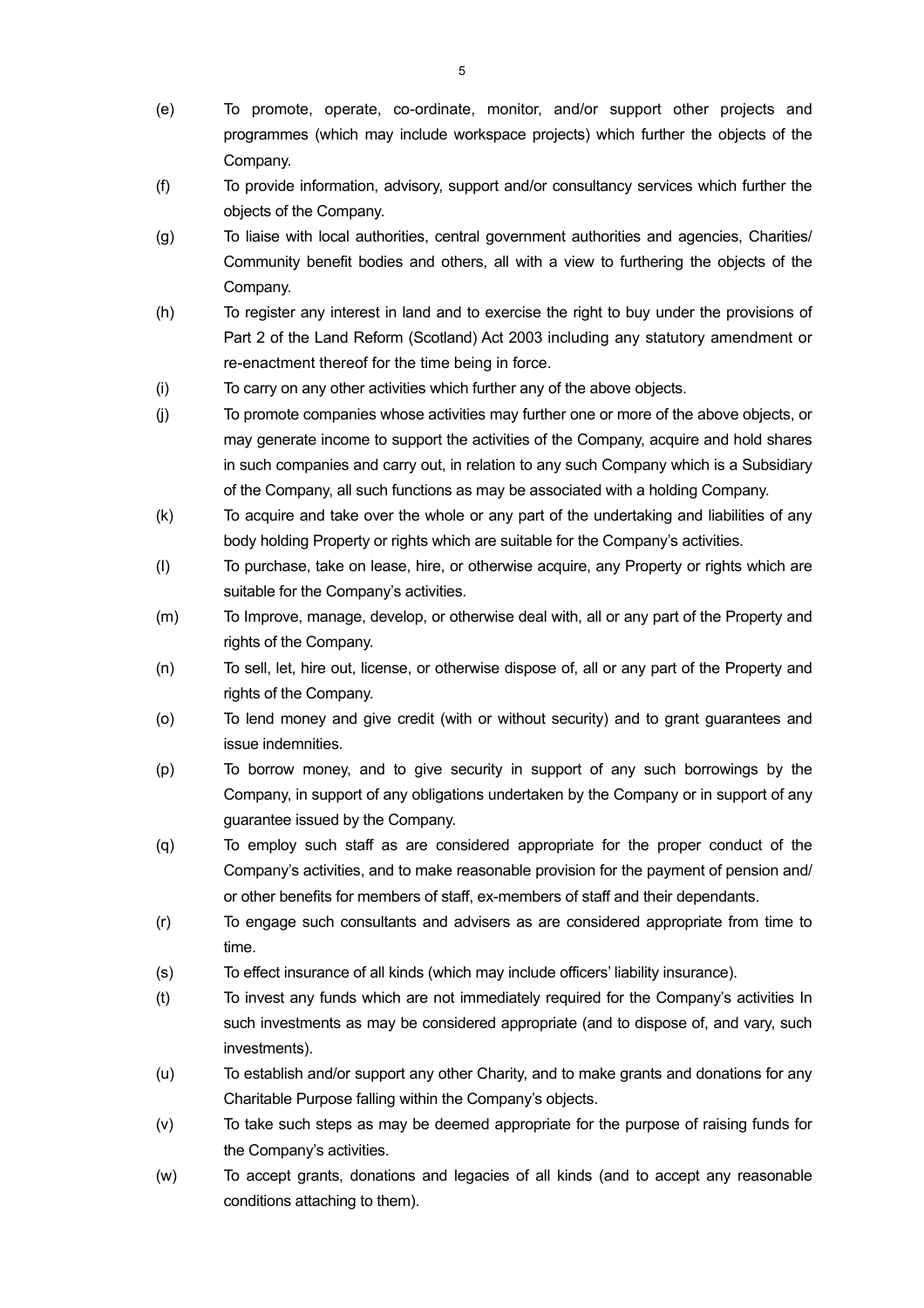- (x) To oppose, or object to, any application or proceedings which may prejudice the Company's interests.
- (y) To enter into any arrangement with any organisation, government or authority which may be advantageous for the purposes of the activities of the Company, and to enter into any arrangement for co-operation or mutual assistance with any Charity.
- (z) To do anything which may be incidental or conducive to the furtherance of any of the Company's objects (as set out in article 4).

# **Restrictions on use of the Company's assets**

- 8 The income and Property of the Company shall be applied solely towards promoting the Company's objects (as set out in article 4) and in particular (but without limiting the generality of that provision) any surplus funds or assets of the Company must be applied for the benefit of the Community.
- 9 No part of the income or Property of the Company shall be paid or transferred (directly or indirectly) to the members of the Company, whether by way of dividend, bonus or otherwise.
- 10 No Director of the Company shall be appointed as a paid employee of the Company; no Director shall hold any office under the Company for which a salary or fee is payable.
- 11 No benefit (whether in money or In kind) shall be given by the Company to any Director except
	- (a) repayment of out-of-pocket expenses; or
	- (b) reasonable payment in return for particular services (not being of a management nature) actually rendered to the Company.

### **Liability of members**

- 12 Each member undertakes that if the Company is wound up while he/she is a member (or within one year after he/she ceases to be a member), he/she will contribute - up to a maximum of  $£1$  - to the assets of the Company, to be applied towards:
	- (a) payment of the Company's debts and liabilities contracted before he/she ceases to be a member;
	- (b) payment of the costs, charges and expenses of winding up; and
	- (c) adjustment of the rights of the contributories among themselves.

# **General structure**

- 13 The structure of the Company consists of:
	- (a) The MEMBERS comprising Ordinary Members (who have the right to attend the annual general meeting (and any general meeting) and have important powers under the articles of association and the Companies Act; in particular, the Ordinary Members elect people to serve as Directors and take decisions in relation to changes to the articles themselves), the Associate Members and the Junior Members.
	- (b) the DIRECTORS who hold regular meetings during the period between annual general meetings, and generally control and supervise the activities of the Company; in particular, the Directors are responsible for monitoring the financial position of the Company.
- 14 For the purposes of these articles:
	- (a) "Ordinary Member" means a member admitted under article 16; "Ordinary Membership"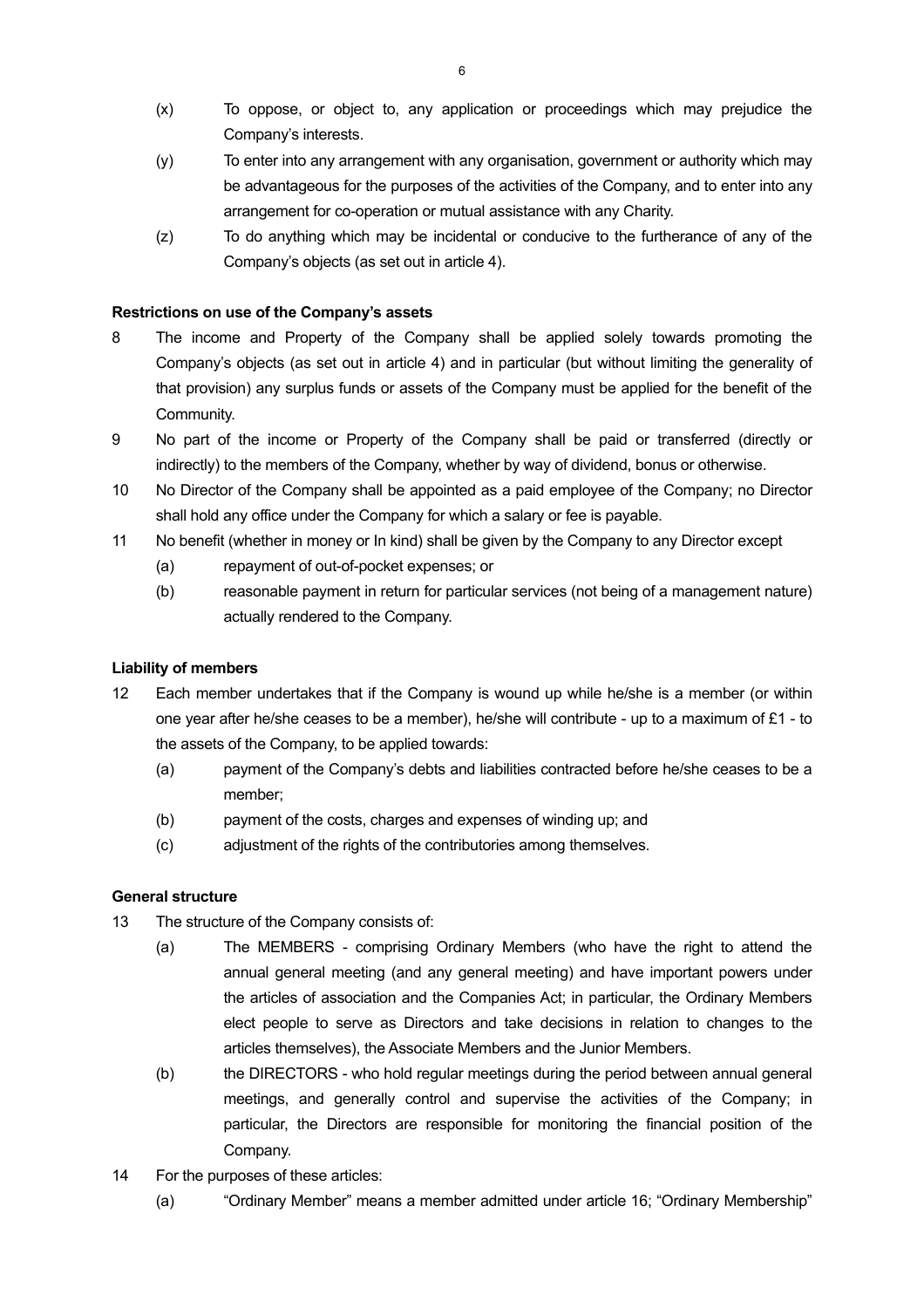shall be construed accordingly;

- (b) "Associate Member" means a member admitted under article 17(a); "Associate Membership" shall be construed accordingly;
- (c) "Junior Member" means a member admitted under article 17(b); "Junior Membership" shall be construed accordingly.

# **Qualifications for membership**

- 15 The members of the Company shall consist of the subscribers to the memorandum of association and such other persons as are admitted to membership under articles 16 to 22 and who have paid a joining fee to the Company of £1.
- 16 Ordinary Membership shall (subject to articles 19 and 21) be open to any person aged 16 years or over who:
	- (a) is ordinarily resident in the Community;
	- (b) is entitled to vote at a local government election in a polling district that includes the Community or part of it; and
	- (c) supports the objects and activities of the Company.
	- 17 (a) Associate Membership shall (subject to articles 19, 21 and 24) be open to those persons aged 16 years or over who are not ordinarily resident in the Community. Associate Members are neither eligible to stand for election to the Board nor to vote at any general meeting.
		- (b) Junior Membership shall (subject to articles 19, 21 and 24) be open to those persons aged up to and including 15 years who are ordinarily resident in the Community. Junior Members are neither eligible to stand for election to the Board nor to vote at any general meeting.
- 18 A person, once admitted to Ordinary Membership, shall cease to be an Ordinary Member if he/she ceases to be eligible for membership in terms of article 16. A Junior Member, on attaining the age of 16 years, shall become an Ordinary Member if he/she is eligible for membership in terms of article 16. Otherwise a person, once admitted to Junior Membership or Associate Membership, shall cease to be a member if he/she ceases to be eligible for membership in terms of article 17(a) or article 17(b) as appropriate.
- 19 Employees of the Company shall not be eligible for membership; a person who becomes an employee of the Company after admission to membership shall automatically cease to be a member.

# **Application for membership**

- 20 Any person who wishes to become a member must sign, and lodge with the Company, a written application for membership; the Company shall supply a form for applying for membership to any person on request.
- 21 The Directors may, at their discretion, refuse to admit any person to membership where they have reasonable grounds to believe that he/she might, if admitted to membership, act in a manner which would damage the reputation of the Company, undermine the efficiency of its operations and/or disrupt the proper conduct of its meetings.
- 22 The Directors shall consider each application for membership at a Directors' meeting held within a reasonable time after receipt of the application, and the Directors shall, within a reasonable time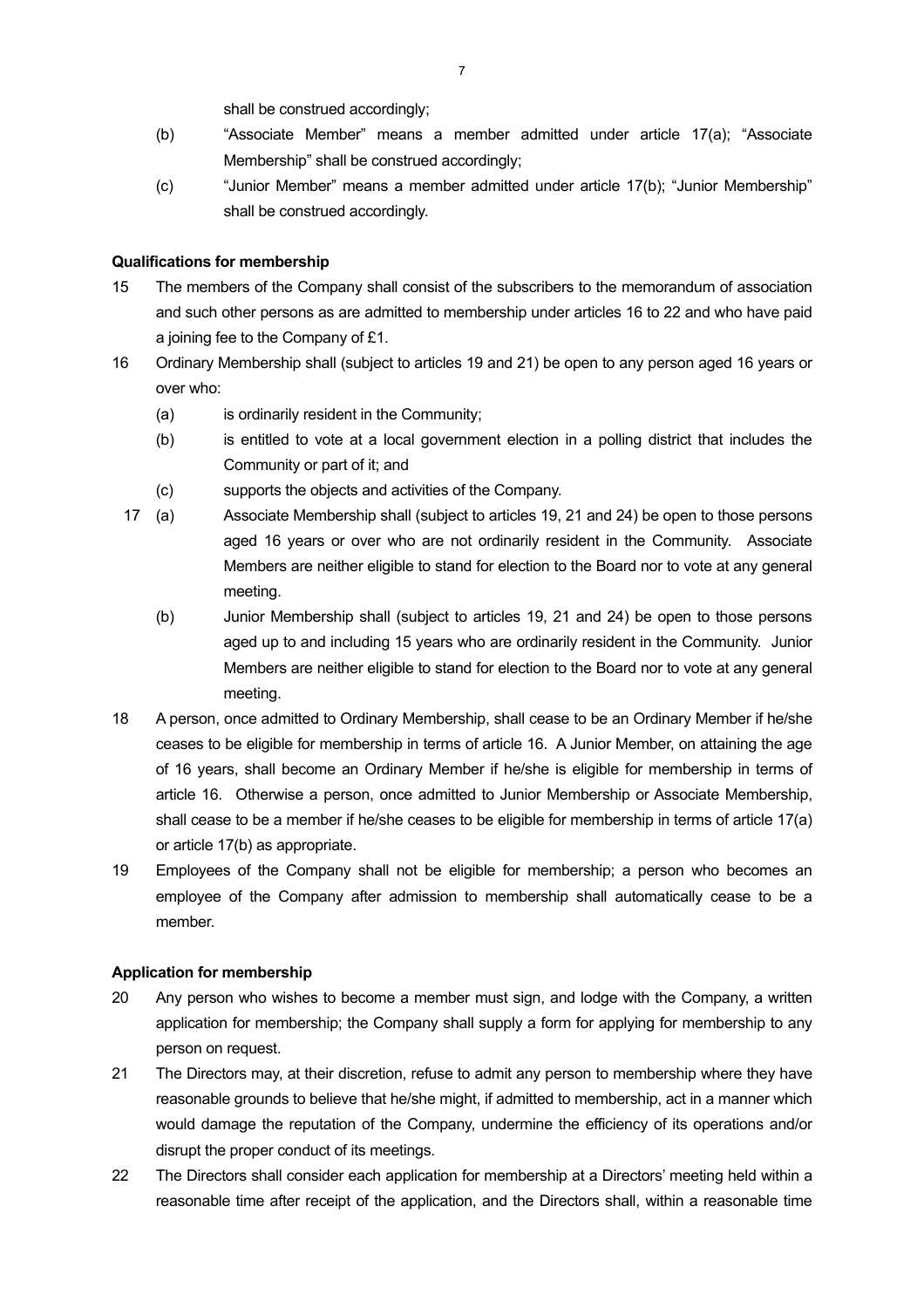# **Minimum number of members**

- 23. The minimum number of members is 20; in the event that the number of members falls below 20, the Directors may not conduct any business other than to ensure the admission of sufficient members to achieve the minimum number.
- 24 A majority of the members of the Company shall at all times be Ordinary Members.

## **Membership subscription**

- 25 The Ordinary Members may at any or each annual general meeting fix an annual membership subscription (and, if relevant, different rates for different categories of membership).
- 26 Members shall be required to pay the appropriate annual membership subscription where fixed. Only those members who have paid (where fixed) will be entitled to take part in and vote at general meetings of the Company.
- 27 If the annual membership subscription payable by any member remains outstanding more than four weeks after the date on which it fell due (and providing he/she has been given at least one written reminder) the Directors may, by resolution to that effect, expel him/her from membership; for the avoidance of doubt, it will be open to an individual expelled from membership under this article to reapply for membership if he/she so wishes.
- 28 A person who ceases (for whatever reason) to be a member shall not be entitled to any refund of the membership subscription.

### **Register of members**

29 The Directors shall maintain a register of members, setting out the full name and address of each member, the date on which he/she was admitted to membership, and the date on which any person ceased to be a member.

### **Withdrawal from membership**

30 Any person who wishes to withdraw from membership shall sign, and lodge with the Company, a written notice to that effect; on receipt of the notice by the Company, he/she shall cease to be a member.

# **Expulsion from membership**

- 31 Any person may be expelled from membership by special resolution (see article 44), providing the following procedures have been observed: -
	- (a) at least 21 clear days' notice of the intention to propose the resolution must be given to the member concerned, specifying the grounds for the proposed expulsion
	- (b) the member concerned shall be entitled to be heard on the resolution at the general meeting at which the resolution is proposed.

### **Termination/transfer**

- 32 Membership shall cease on death.
- 33 A member may not transfer his/her membership to any other person.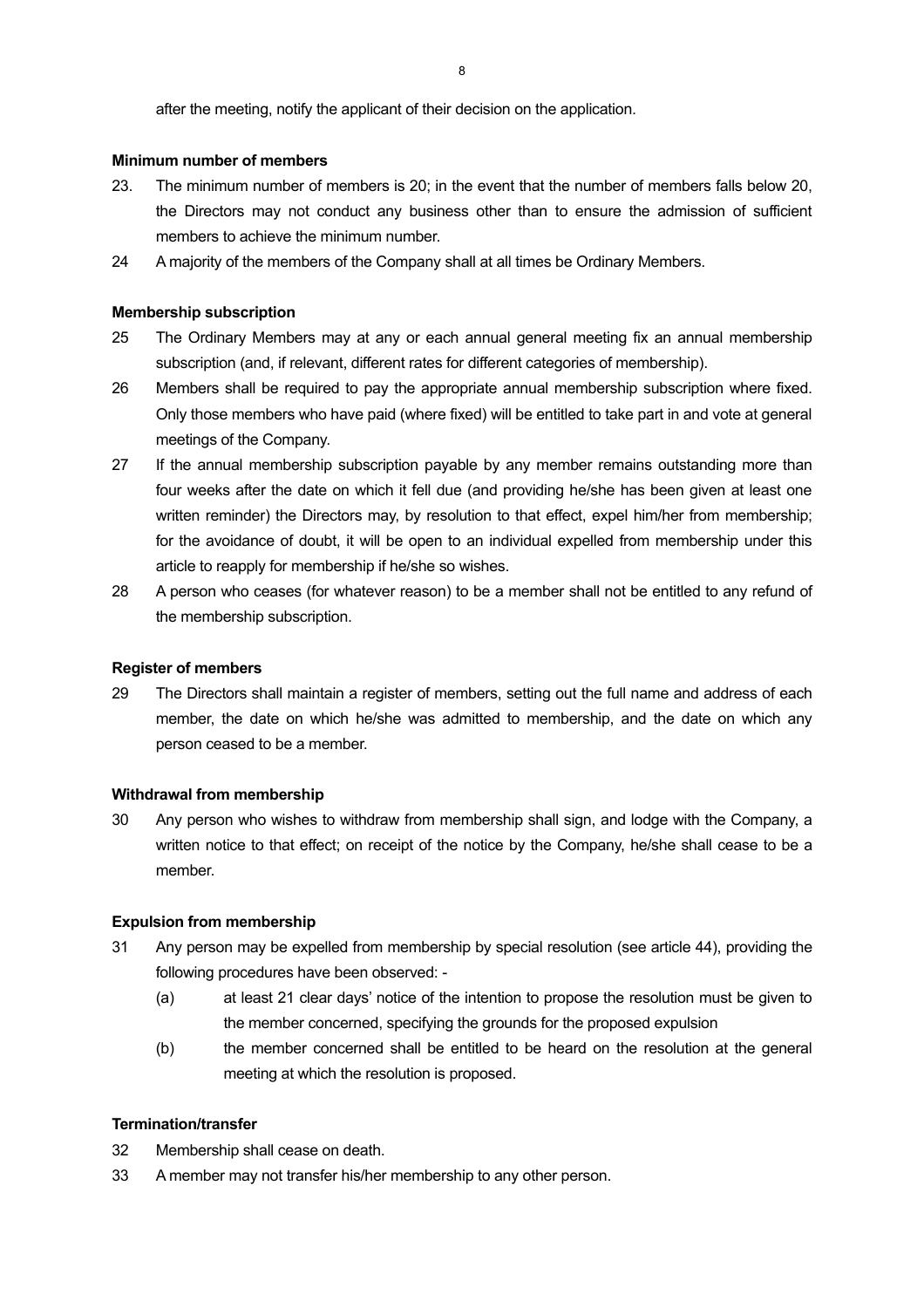# **General meetings (meetings of members)**

- 34 The Directors shall convene an annual general meeting in each year (but excluding the year in which the Company is formed); the first annual general meeting shall be held not later than 18 months after the date of incorporation of the Company.
- 35 Not more than 15 months shall elapse between one annual general meeting and the next.
- 36 The business of each annual general meeting shall include:
	- (a) a report on the activities of the Company
	- (b) receipt of the annual accounts of the Company
	- (c) the election/re-election of Directors, as referred to in articles 65 to 70.
- 37 The Directors may convene an extraordinary general meeting at any time.
- 38 The Directors must convene an extraordinary general meeting if there is a valid requisition by members (under section 303 of the Act) or a requisition by a resigning auditor (under section 518 of the Act).

### **Notice of general meetings**

- 39 At least 14 clear days' notice must be given of an annual general meeting or extraordinary general meeting.
- 40 The reference to "clear days" in articles 31 and 39 shall be taken to mean that, in calculating the period of notice, the day after the notice is posted, (or, in the case of a notice sent by electronic means, the day after it was sent) and also the day of the meeting, should be excluded.
- 41 A notice calling a meeting shall specify the time and place of the meeting; It shall (a) indicate the general nature of the business to be dealt with at the meeting and (b) if a special resolution (see article 44) (or a resolution requiring special notice under the Act) is to be proposed, shall also state that fact, giving the exact terms of the resolution.
- 42 A notice convening an annual general meeting shall specify that the meeting is to be an annual general meeting; any other general meeting shall be called an extraordinary general meeting.
- 43 Notice of every general meeting shall be given
	- (a) in hard copy form
	- (b) in writing or, (where the individual to whom notice is given has notified the Company of an address to be used for the purpose of electronic communication) in Electronic Form; or
	- (c) (subject to the Company notifying members of the presence of the notice on the website, and complying with the other requirements of section 309 of the Act) by means of a website.

## **Special resolutions and ordinary resolutions**

- 44 For the purposes of these articles, a "special resolution" means a resolution passed by 75% or more of the votes cast on the resolution at an annual general meeting or extraordinary general meeting, providing proper notice of the meeting and of the intention to propose the resolution has been given in accordance with articles 39 to 43; for the avoidance of doubt, the reference to a 75% majority relates only to the number of votes cast in favour of the resolution as compared with the number of votes cast against the resolution, and accordingly no account shall be taken of abstentions or members absent from the meeting.
- 45 In addition to the matters expressly referred to elsewhere in these articles, the provisions of the Act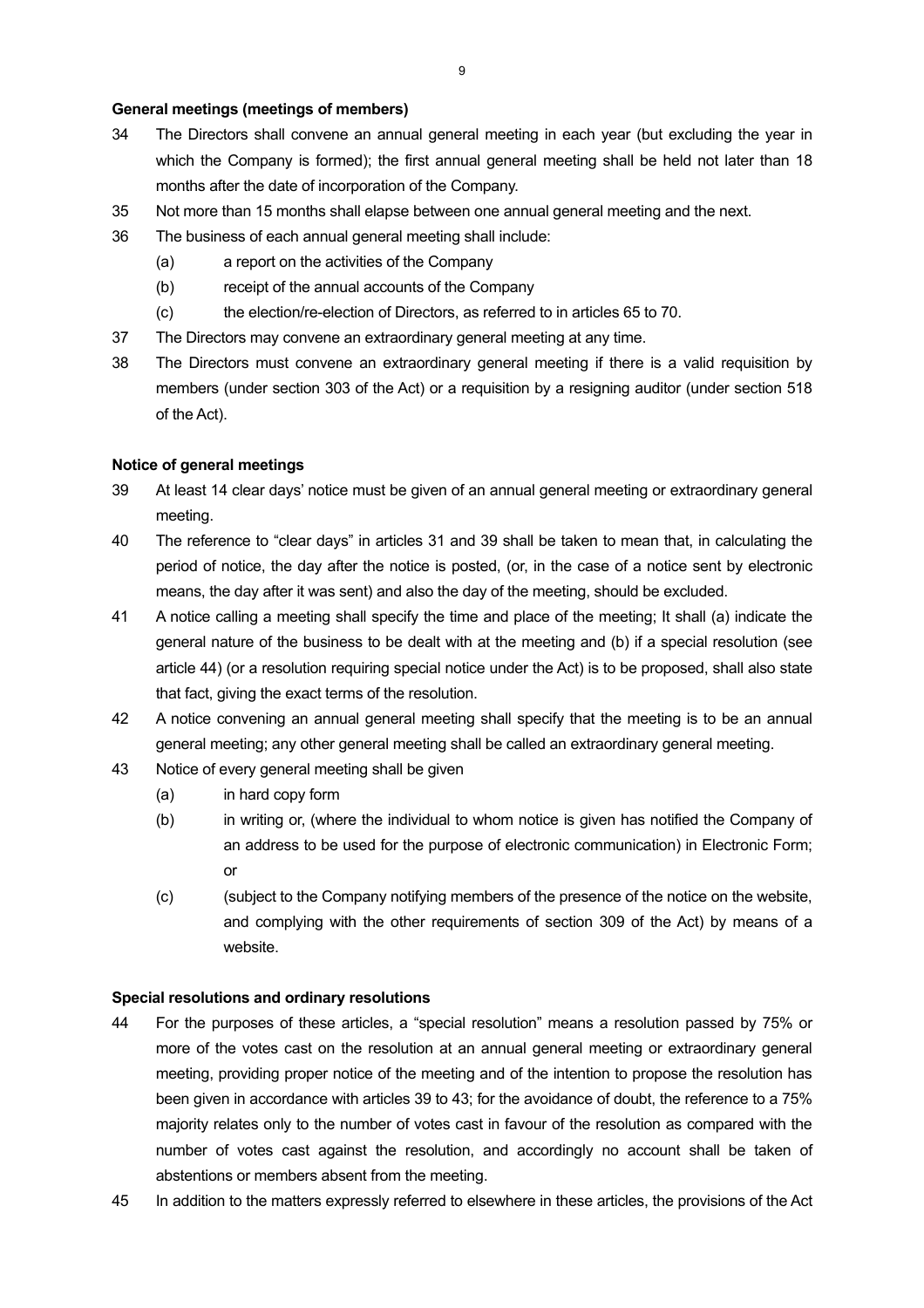allow the Company, by special resolution,

- (a) to alter its name
- (b) to alter any provision of these articles or adopt new articles of association.
- 46 For the purposes of these articles, an "ordinary resolution" means a resolution passed by majority vote (taking account only of those votes cast in favour as compared with those votes against), at an annual general meeting or extraordinary general meeting, providing proper notice of the meeting has been given in accordance with articles 39 to 43.

## **Procedure at general meetings**

- 47 No business shall be dealt with at any general meeting unless a quorum is present; the quorum for a general meeting shall be the greater of 10 Ordinary Members or 10% of the Ordinary Members present in person or by proxy.
- 48 If a quorum is not present within 15 minutes after the time at which a general meeting was due to commence - or if, during a meeting, a quorum ceases to be present - the meeting shall stand adjourned to such time and place as may be fixed by the chairperson of the meeting.
- 49 The chair of the Company shall (if present and willing to act as chairperson) preside as chairperson of each general meeting; if the chair is not present and willing to act as chairperson within 15 minutes after the time at which the meeting was due to commence, the Directors present at the meeting shall elect from among themselves the person who will act as chairperson of that meeting.
- 50 The chairperson of a general meeting may, with the consent of the meeting, adjourn the meeting to such date, time and place as the chairperson may determine.
- 51 Every Ordinary Member shall have one vote, which (whether on a show of hands or on a secret ballot) may be given either personally or by proxy.
- 52 Any Ordinary Member who wishes to appoint a proxy to vote on his/her behalf at any meeting (or adjourned meeting):
	- (a) shall lodge with the Company, at the Company's registered office, a written instrument of proxy (in such form as the Directors require), signed by him/her; or
	- (b) shall send by electronic means to the Company, at such electronic address as may have been notified to the members by the Company for that purpose, an instrument of proxy (in such form as the Directors require);

 providing (in either case), the instrument of proxy Is received by the Company at the relevant address not less than 48 hours before the time for holding the meeting (or, as the case may be, adjourned meeting).

- 53 An instrument of proxy which does not conform with the provisions of article 52, or which is not lodged or sent in accordance with such provisions, shall be invalid.
- 54 An Ordinary Member shall not be entitled to appoint more than one proxy to attend on the same occasion.
- 55 A proxy appointed to attend and vote at any meeting instead of an Ordinary Member shall have the same right as the Ordinary Member who appointed him/her to speak at the meeting and need not be a member of the Company.
- 56 A vote given, or ballot demanded, by proxy shall be valid notwithstanding that the authority of the person voting or demanding a ballot had terminated prior to the giving of such vote or demanding of such ballot, unless notice of such termination was received by the Company at the Company's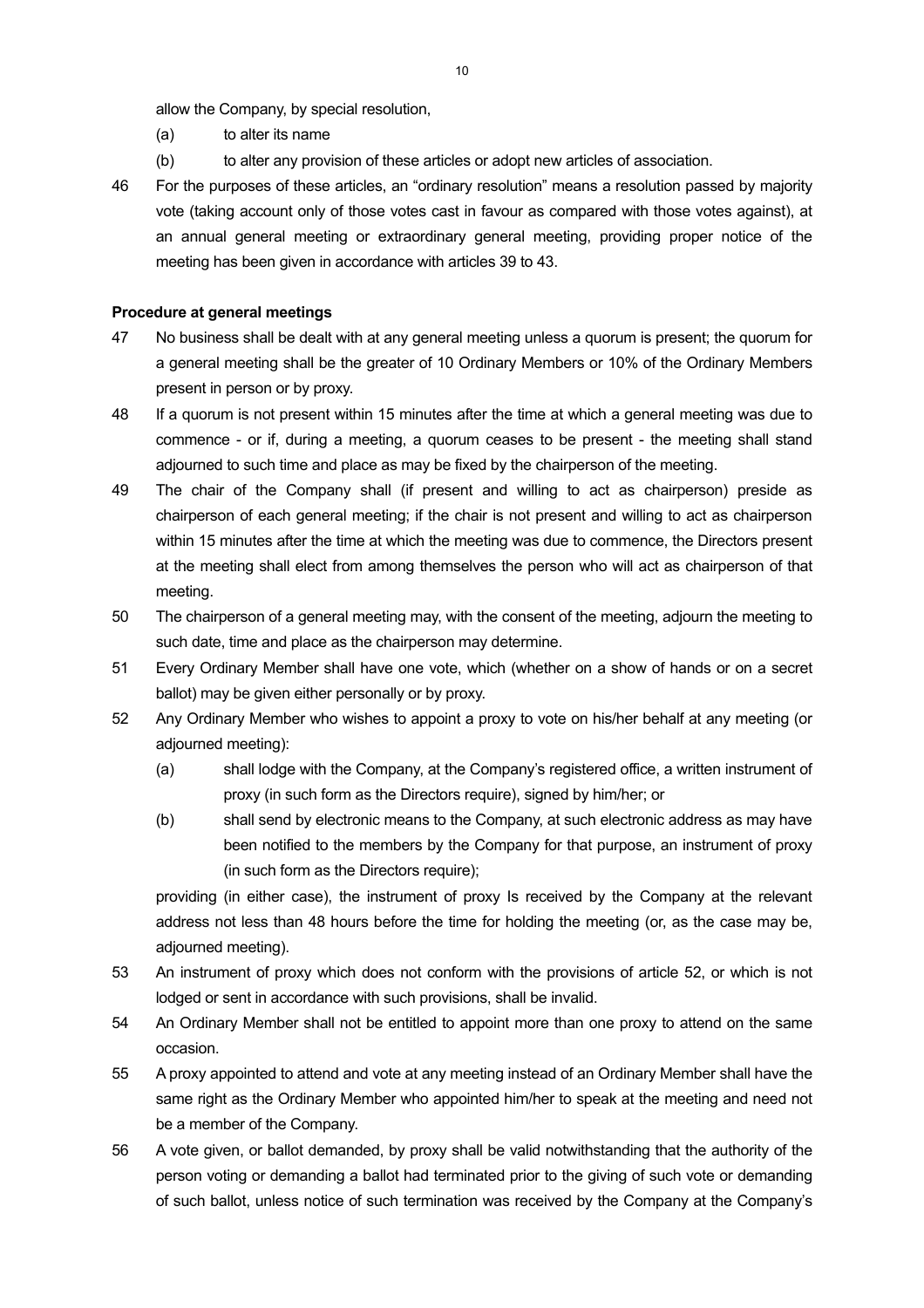registered office (or, where sent by electronic means, was received by the Company at the address notified by the Company to the members for the purpose of electronic communications) before the commencement of the meeting or adjourned meeting at which the vote was given or the ballot demanded.

- 57 If there are an equal number of votes for and against any resolution, the chairperson of the meeting shall not be entitled to a casting vote.
- 58 A resolution put to the vote at a general meeting shall be decided on a show of hands unless a secret ballot is demanded by the chairperson (or by at least two persons present in person at the meeting and entitled to vote (whether as Ordinary Members or proxies for Ordinary Members)); a secret ballot may be demanded either before the show of hands takes place, or immediately after the result of the show of hands is declared.
- 59 If a secret ballot is demanded, it shall be taken at the meeting and shall be conducted in such a manner as the chairperson may direct; the result of the ballot shall be declared at the meeting at which the ballot was demanded.

# **Categories of Director**

60 For the purposes of these articles

 "Elected Director" means a Director who is an Ordinary Member elected or appointed under articles 65 to 70;

 "Co-opted Director" means a Director who is appointed or re-appointed by the Directors under articles 71 and 72.

### **Maximum/minimum number of Directors**

- 61 The maximum number of Directors shall be 12; of whom not more than 9 shall be Elected Directors and not more than 3 shall be Co-opted Directors. A majority of Directors must at all times be Elected Directors.
- 62 The minimum number of Directors shall be 3.

### **Eligibility**

- 63 A person shall not be eligible for election/appointment as an Elected Director unless he/she is an Ordinary Member; a person appointed as a Co-opted Director need not, however, be a member of the Company. A person shall not be eligible for election/appointment as a Director if he/she is an employee of the Company.
- 64. No person may take office as a Director until they have accepted, signed and completed the Company's code of conduct for directors (including such declarations and disclosures as are required by the code of conduct) as determined by the Directors from time to time. The code of conduct will require to be signed and completed by Directors after each AGM.

### **Election, retiral, re-election: Member Directors**

65 At each annual general meeting, the Ordinary Members may (subject to article 61) elect any Ordinary Member to be an Elected Director (providing he/she is willing to act and seeking election and has given to the Company written confirmation of this not less than seven days before the date of the relevant meeting). If at the annual general meeting the number of Ordinary Members seeking election is less or equal to the number of vacant places for Elected Directors they will be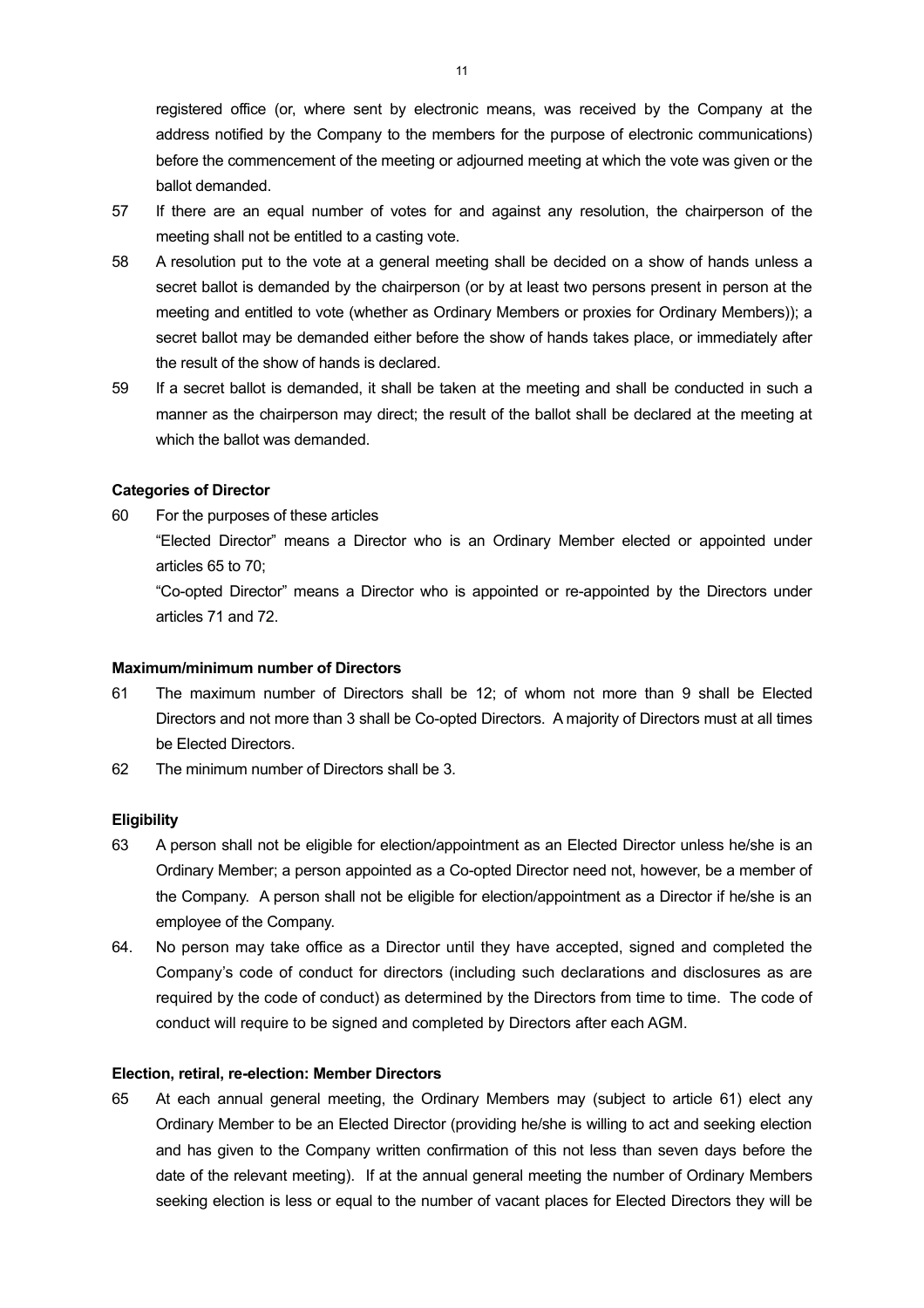deemed elected without a vote. If there are more Ordinary Members standing for election than there are vacant places then an election by ballot at the annual general meeting shall proceed each Ordinary Member having one vote for each vacant place.

- 66 The Directors may (subject to article 61) at any time appoint as an Director any Ordinary Member (providing he/she is willing to act) to fill any Elected Director place left unfilled by election at an annual general meeting or becoming vacant between annual general meetings .
- 67 At the first annual general meeting, all of the Elected Directors shall retire from office.
- 68 At each annual general meeting (other than the first)
	- (a) any Elected Director appointed under article 66 during the period since the preceding annual general meeting shall retire from office;
	- (b) out of the remaining Elected Directors, one third (to the nearest round number) shall retire from office.
- 69 The Directors to retire under paragraph (b) of article 68 shall be those who have been longest in office since they were last elected or re-elected; as between persons who were last elected/reelected on the same date, the question of which of them is to retire shall be determined by lot.
- 70 A Director who retires from office under article 67 or 68 shall be eligible for re-election.

# **Appointment/re-appointment: Co-opted Directors**

- 71 In addition to their powers under article 66, the Directors may (subject to article 61) at any time appoint any person (providing he/she is willing to act) to be a Co-opted Director on the basis that he/she has specialist experience and/or skills which could be of assistance to the Directors.
- 72 At each annual general meeting, all of the Co-opted Directors shall retire from office but shall then be eligible for re-appointment under article 71.

### **Termination of office**

- 73 A Director shall automatically vacate office if:
	- (a) he/she ceases to be a Director through the operation of any provision of the Act or becomes prohibited by law from being a Director;
	- (b) he/she becomes debarred under any statutory provision from being a Charity trustee (within the meaning of section 106 of the Charities and Trustee Investment (Scotland) Act 2005);
	- (c) he/she becomes incapable for medical reasons of fulfilling the duties of his/her office and such incapacity is expected to continue for a period of more than six months;
	- (d) he/she, being an Elected Director, ceases to be an Ordinary Member;
	- (e) he/she becomes an employee of the Company;
	- (f) he/she resigns office by notice in writing to the Company;
	- (g) he/she is absent (without permission of the Directors) from more than three consecutive meetings of the Directors, and the Directors resolve to remove him/her from office; or
	- (h) he/she is removed from office by ordinary resolution (special notice having been given) in pursuance of section 168 of the Act;
	- (i) he/she fails to sign the Company's code of conduct;
	- (j) he/she is required to resign from office by written notice signed by two thirds of the remaining Directors (excluding the Director in question).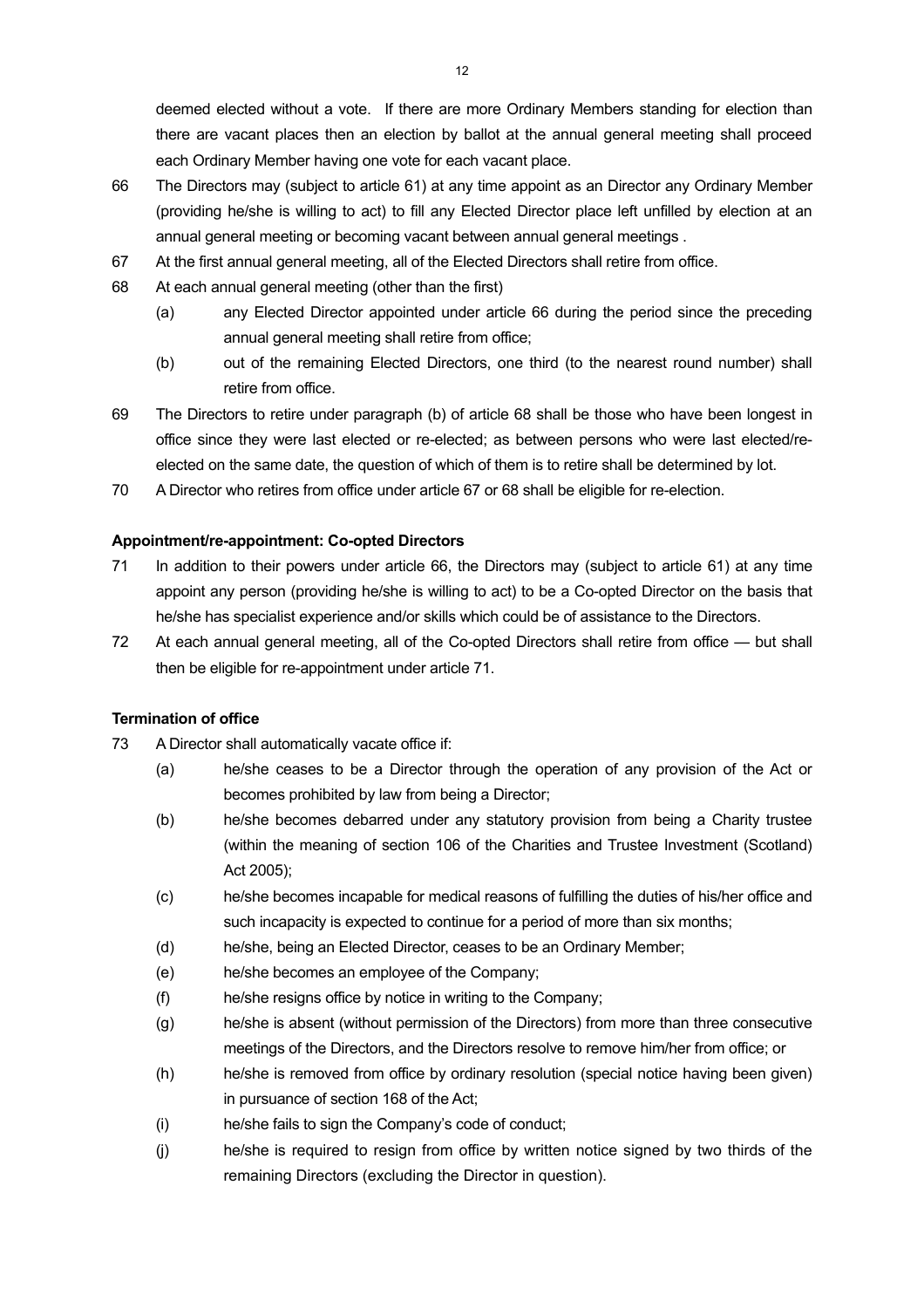## **Register of Directors**

74 The Directors shall maintain a register of Directors, setting out full details of each Director, including the date on which he/she became a Director, and also specifying the date on which any person ceased to hold office as a Director.

# **Officebearers**

- 75 The Directors shall elect from among themselves a chairperson and such other office bearers (if any) as they consider appropriate.
- 76 All of the office bearers shall cease to hold office at the conclusion of each annual general meeting, but shall then be eligible for re-election subject to the provision that the chairperson may hold such office only for a maximum continuous period of 3 years and must then resign from such office.
- 77 A person elected to any office shall cease to hold that office if he/she ceases to be a Director, or if he/she resigns from that office by written notice to that effect.

### **Powers of Directors**

- 78 Subject to the provisions of the Act and these articles, and subject to any directions given by special resolution, the Company and its assets and undertaking shall be managed by the Directors, who may exercise all the powers of the Company.
- 79 A meeting of the Directors at which a quorum is present may exercise all powers exercisable by the Directors.

# **Personal interests**

- 80 A Director who has a personal Interest In any transaction or other arrangement which the Company is proposing to enter into, must declare that interest at a meeting of the Directors; he/she will be debarred (in terms of article 94) from voting on the question of whether or not the Company should enter into that arrangement.
- 81 For the purposes of the preceding article, a Director shall be deemed to have a personal interest in an arrangement if any partner or other close relative of his/hers or any firm of which he/she is a partner or any limited Company of which he/she is a substantial shareholder or Director (or any other party who/which is deemed to be connected with him/her for the purposes of the Act), has a personal interest in that arrangement.
- 82 Provided
	- (a) he/she has declared his/her interest;
	- (b) he/she has not voted on the question of whether or not the Company should enter into the relevant arrangement; and
	- (c) the requirements of article 84 are complied with,

 a Director will not be debarred from entering into an arrangement with the Company in which he/ she has a personal interest (or is deemed to have a personal interest under article 81) and may retain any personal benefit which he/she gains from his/her participation in that arrangement.

- 83 No Director may serve as an employee (full time or part time) of the Company, and no Director may be given any remuneration by the Company for carrying out his/her duties as a Director.
- 84 Where a Director provides services to the Company or might benefit from any remuneration paid to a connected party for such services, then
	- (a) the maximum amount of the remuneration must be specified in a written agreement and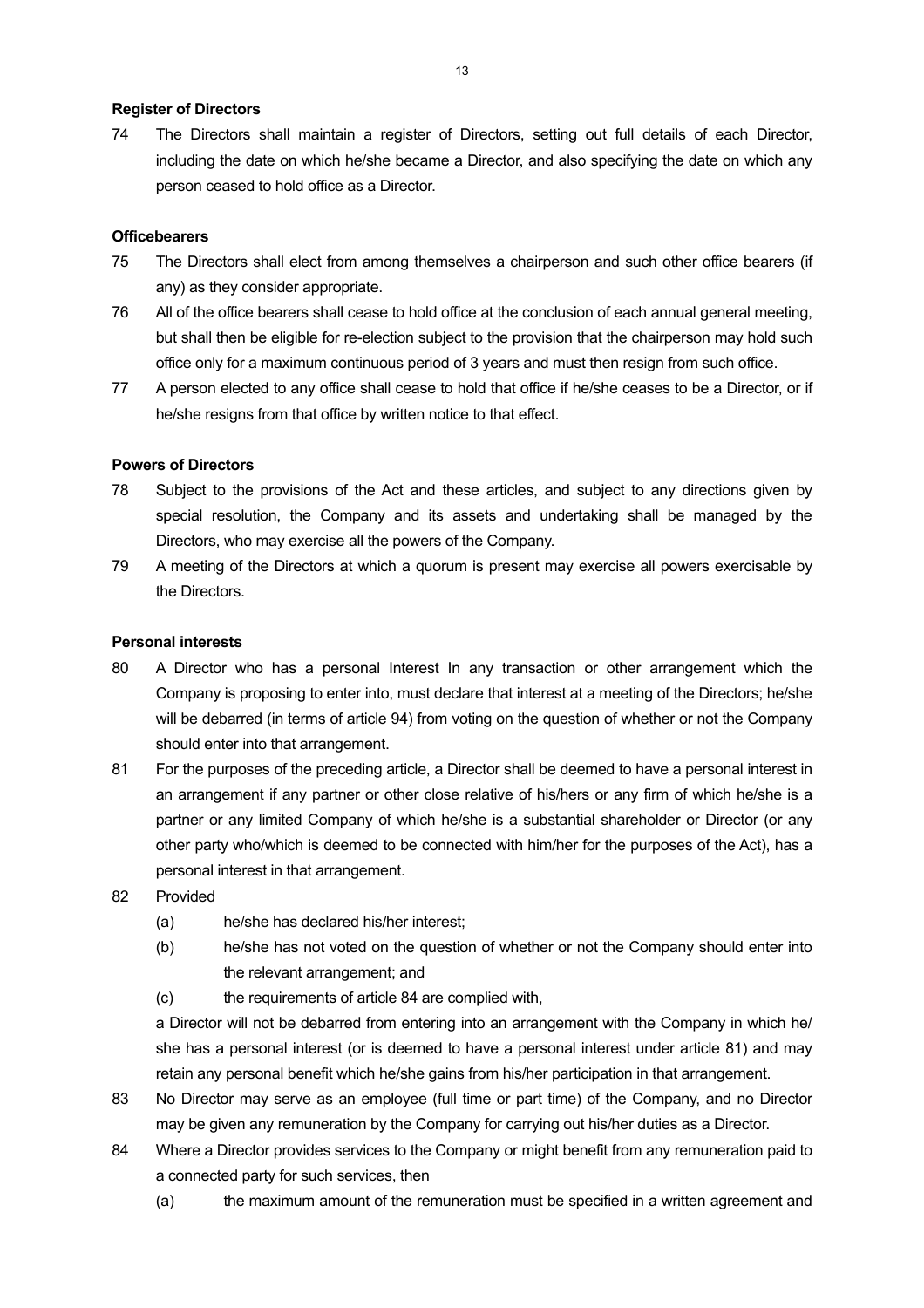must be reasonable

- (b) the Directors must be satisfied that it would be in the interests of the Company to enter into the arrangement (taking account of that maximum amount); and
- (c) less than half of the Directors must be receiving remuneration from the Company (or benefit from remuneration of that nature).
- 85 The Directors may be paid all travelling and other out-of-pocket expenses reasonably incurred by them in connection with their attendance at meetings of the Directors, general meetings, or meetings of committees, or otherwise in connection with the carrying-out of their duties.

# **Procedure at Directors' meetings**

- 86 Any Director may call a meeting of the Directors or request the secretary to call a meeting of the Directors.
- 87 Questions arising at a meeting of the Directors shall be decided by a majority of votes; if an equality of votes arises, the chairperson of the meeting shall (subject to article 88) have a casting vote.
- 88 The chairperson of the meeting shall not be entitled to have a casting vote if he/she is a Co-opted Director.
- 89 No business shall be dealt with at a meeting of the Directors unless a quorum is present; the quorum for meetings of the Directors shall (subject to article 90) be 3.
- 90 A quorum shall not be deemed to be constituted at any meeting of Directors unless the Elected Directors form a majority of the total number of Directors present at the meeting.
- 91 If at any time the number of Directors in office falls below the number fixed as the quorum or fails to comply with the provisions of article 62, the remaining Director(s) may act only for the purpose of filling vacancies or of calling a general meeting.
- 92 Unless he/she is unwilling to do so, the chair of the Company shall preside as chairperson at every Directors' meeting at which he/she is present; if the chair is unwilling to act as chairperson or is not present within 15 minutes after the time when the meeting was due to commence, the Directors present shall elect from among themselves the person who will act as chairperson of the meeting.
- 93 The Directors may, at their discretion, allow any person who they reasonably consider appropriate, to attend and speak at any meeting of the Directors; for the avoidance of doubt, any such person who is invited to attend a Directors' meeting shall not be entitled to vote.
- 94 A Director shall not vote at a Directors' meeting (or at a meeting of a sub-committee) on any resolution concerning a matter in which he/she has a personal interest which conflicts (or may conflict) with the interests of the Company; he/she must withdraw from the meeting while an item of that nature is being dealt with.
- 95 For the purposes of article 94, a person shall be deemed to have a personal interest in a particular matter if any partner or other close relative of his/hers or any firm of which he/she is a partner or any limited Company of which he/she is a substantial shareholder or Director, has a personal interest in that matter.
- 96 A Director shall not be counted in the quorum present at a meeting in relation to a resolution on which he/she is not entitled to vote.
- 97 The Company may, by ordinary resolution, suspend or relax to any extent either generally or in relation to any particular matter — the provisions of articles 94 to 96.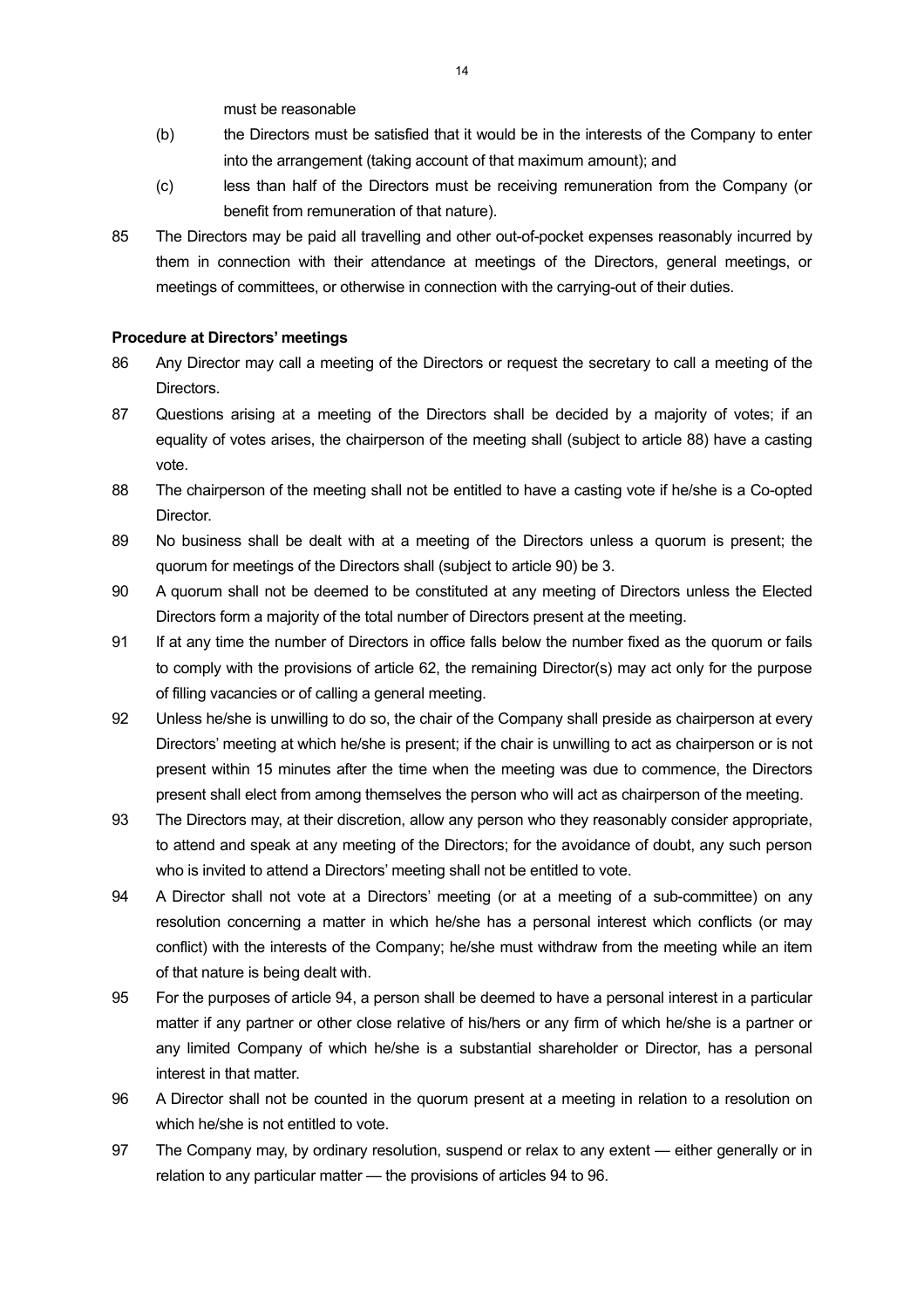# **Conduct of Directors**

- 98 Each of the Directors shall, in exercising his/her functions as a Director of the Company, act in the interests of the Company; and, in particular, must
	- (a) seek, in good faith, to ensure that the Company acts in a manner which is in accordance with its objects (as set out article 4)
	- (b) act with the care and diligence which it is reasonable to expect of a person who is managing the affairs of another person
	- (c) in circumstances giving rise to the possibility of a conflict of interest between the Company and any other party
		- (i) put the interests of the Company before that of the other party, in taking decisions as a Director
		- (ii) where any other duty prevents him/her from doing so, disclose the conflicting interest to the Company and refrain from participating in any discussions or decisions involving the other Directors with regard to the matter in question
	- (d) ensure that the Company complies with any direction, requirement, notice or duty imposed on it by the Charities and Trustee Investment (Scotland) Act 2005.

# **Delegation to sub-committees**

- 99 The Directors may delegate any of their powers to any subcommittee consisting of one or more Directors and such other persons (If any) as the Directors may determine; they may also delegate to the chair of the Company (or the holder of any other post) such of their powers as they may consider appropriate.
- 100 Any delegation of powers under article 99 may be made subject to such conditions as the Directors may impose and may be revoked or altered.
- 101 The rules of procedure for any sub-committee shall be as prescribed by the Directors.

### **Operation of bank accounts**

102 The signatures of two out of the signatories appointed by the Directors shall be required in relation to all operations (other than lodgement of funds) on the bank and building society accounts held by the Company; at least one out of the two signatures must be the signature of a Director.

## **Secretary**

103 The Directors may appoint a Company secretary, and on the basis that the term of the appointment, the remuneration (if any) payable to the Company secretary, and the such conditions of appointment shall be as determined by the Directors; the Company secretary may be removed by them at any time.

### **Minutes**

104 The Directors shall ensure that minutes are made of all proceedings at general meetings, Directors' meetings and meetings of committees; a minute of any meeting shall include the names of those present, and (as far as possible) shall be signed by the chairperson of the meeting.

#### **Accounting records and annual accounts**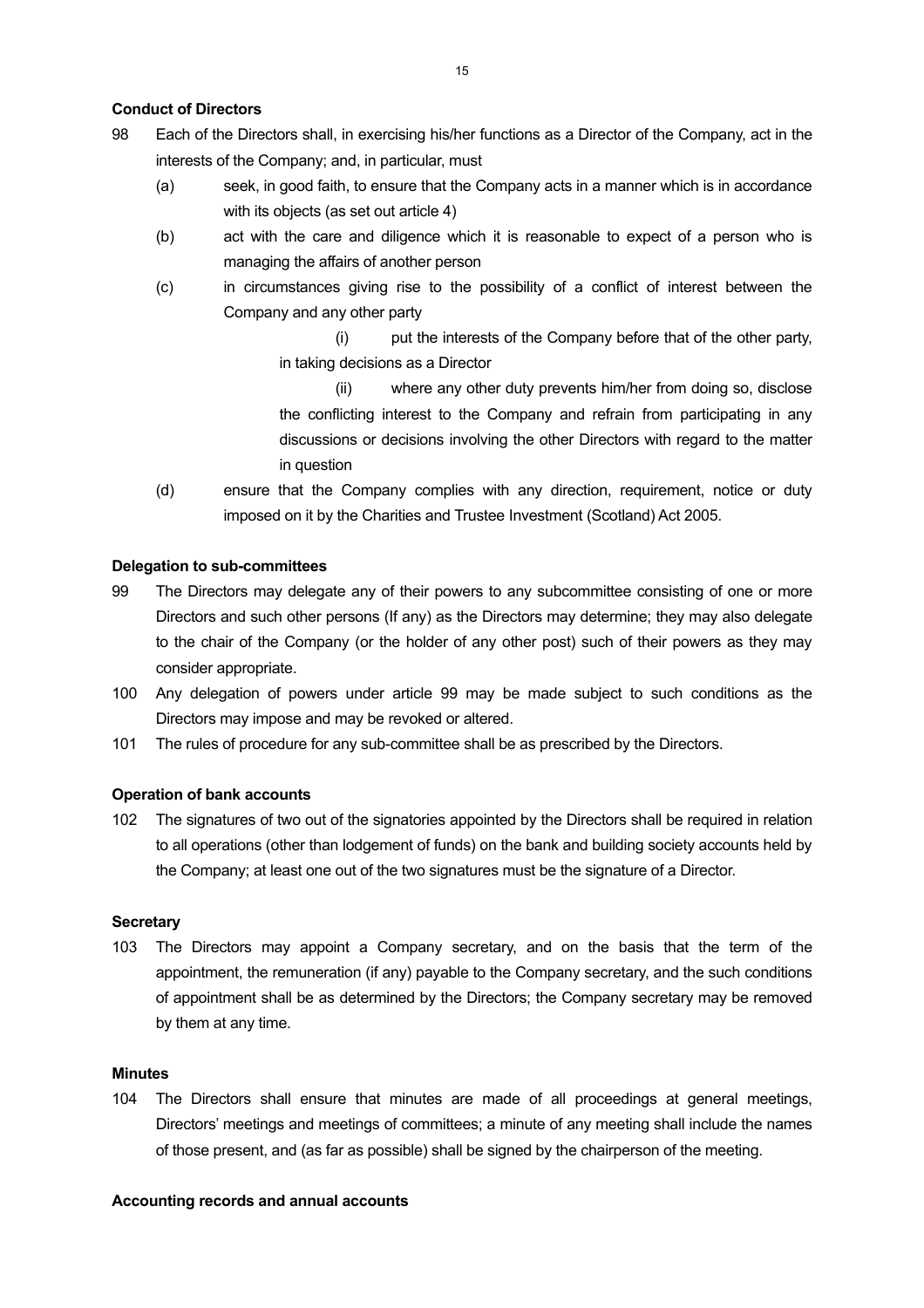- 105 The Directors shall ensure that proper accounting records are maintained in accordance with all applicable statutory requirements.
- 106 The accounting records shall be maintained in a manner determined by the Directors; such records shall be kept at such place or places as the Directors think fit and shall always be available for inspection by the Directors.
- 107 The Directors shall prepare annual accounts, complying with all relevant statutory requirements.
- 108 Subject to article 109, the Directors shall ensure that an audit of such accounts is carried out by an auditor.
- 109 Notwithstanding the provisions of article 108, an audit (within the meaning of the Act) by a Company auditor (as defined in the Act) shall not be required, in a case where the Company is exempt (under the Act) from the requirement to have an audit, if and to the extent that proper arrangements for the auditing of the Company's accounts are made in a manner which satisfies the requirements of the Act and section 34(1)(f) of the Land Reform (Scotland) Act 2003.
- 110 No member shall (unless he/she is a Director) have any right of inspecting any accounting or other records, or any document of the Company, except as conferred by statute or authorised by ordinary resolution of the Company.

### **Notices**

- 111 Any notice which requires to be given to a member under these articles shall be given either In writing or by electronic means; such a notice may be given personally to the member or be sent by post in a pre-paid envelope addressed to the member at the address last intimated by him/her to the Company or (in the case of a member who has notified the Company of an address to be used for the purpose of electronic communications) may be given to the member by electronic means.
- 112 Any notice, if sent by post, shall be deemed to have been given at the expiry of 24 hours after posting; for the purpose of proving that any notice was given, it shall be sufficient to prove that the envelope containing the notice was properly addressed and posted.
- 113 Any notice sent by electronic means shall be deemed to have been given at the expiry of 24 hours after it is sent; for the purpose of proving that any notice sent by electronic means was Indeed sent, it shall be sufficient to provide any of the evidence referred to in the relevant guidance issued from time to time by the Chartered Institute of Secretaries and Administrators.

#### **Winding-up**

- 114 The winding-up of the Company may take place only on the decision of not less than 75% of its Ordinary Members who are present and voting at a General Meeting called specifically (but not necessarily exclusively) for the purpose.
- 115 If, on the winding-up of the Company, any Property remains, after satisfaction of all Its debts and liabilities, such Property (including any land acquired by it in terms of the Land Reform Act) shall be given or transferred to such other Community Body or bodies or crofting Community Body or bodies as may be:
	- (a) determined by not less than 75% of the Ordinary Members of the Company who are present and voting at a General Meeting called specifically (but not necessarily exclusively) for the purpose; and
	- (b) approved thereafter by the Scottish Ministers; under declaration that, if the Company is a Charity at or before the time of its winding up, then the Community Body or bodies or